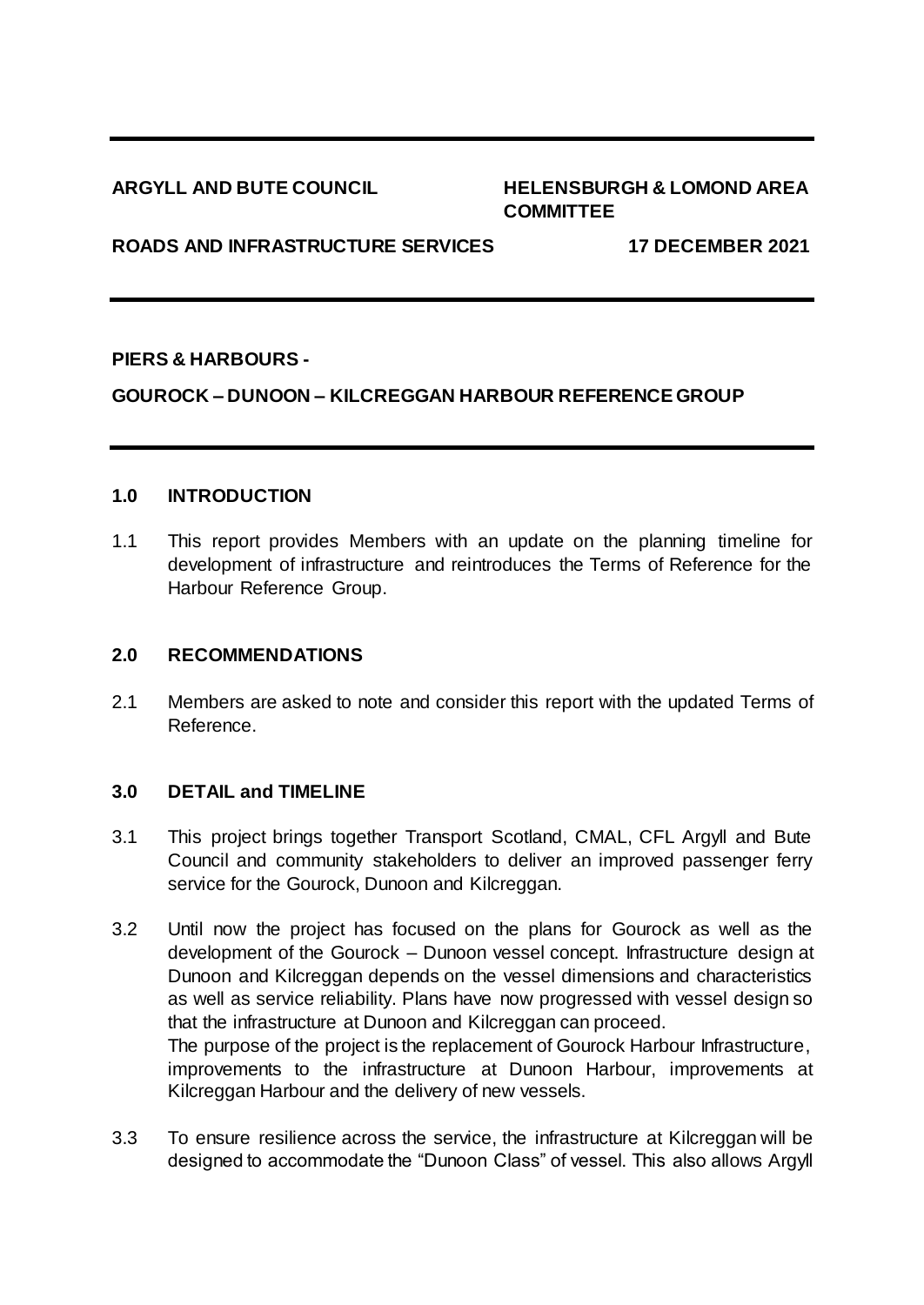and Bute Council to proceed with design concepts at Kilcreggan without waiting for the final decision on the "Kilcreggan Class" design.

3.4 The first Reference Group meeting with focus on Dunoon and Kilcreggan is planned for 20<sup>th</sup> December by TEAMS. It is hoped that a preferred option can be presented at this meeting as well as an update on the Options Appraisal process.

### **4.0 CONCLUSION**

4.1 This report provides Members with an update on the planning timeline for development of infrastructure and reintroduces the Terms of Reference for the Harbour Reference Group.

### **5.0 IMPLICATIONS**

- 5.1 Policy none directly arising from this report.
- 5.2 Financial there are none related to this report.
- 5.3 Legal considered to be none directly arising from this report
- 5.4 HR none
- 5.5 Fairer Scotland Duty:
- 5.5.1 Equalities protected characteristics none directly arising from this report.
- 5.5.2 Socio-economic Duty none directly arising from this report.
- 5.5.3 Islands none
- 5.6. Climate Change the project will take full cognisance of the Council Decarbonisation Plan.
- 5.6 Risk none known
- 5.7 Customer Service none

# **Executive Director with responsibility for Roads and Infrastructure:**

Kirsty Flanagan

### **Policy Lead:**

Cllr Rory Colville

December 2021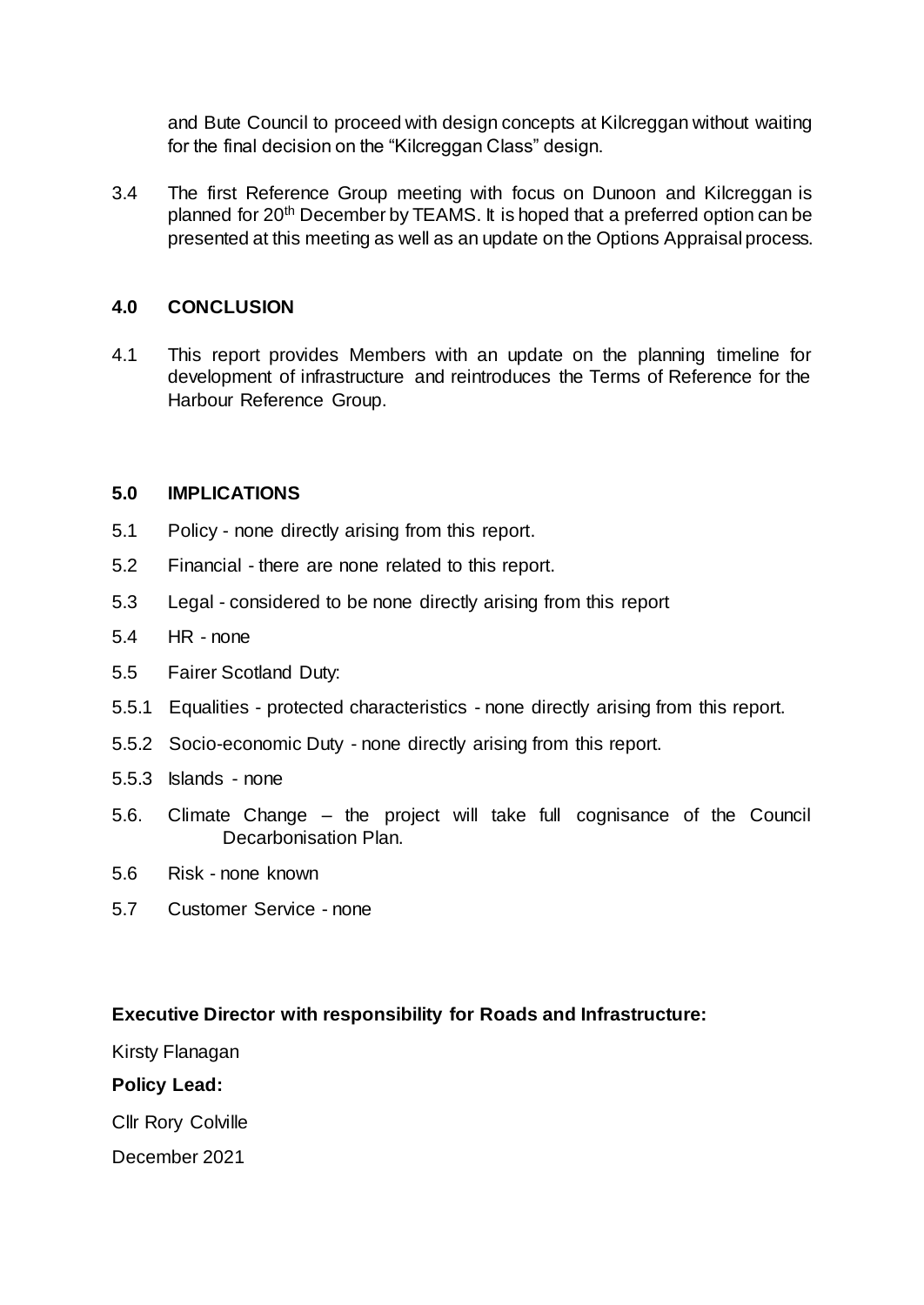## **For further information contact:**

Scott Reid, Marine Operations Manager Tel: 01546 604 696 Jim Smith, Head of Roads and Infrastructure Services Tel: 01546 604 324

# **APPENDICES**

Appendix 1: Gourock, Dunoon and Kilcreggan Harbour Reference Group Terms of Reference Rev 9.

Appendix 2: Briefing Note dated 10<sup>th</sup> December 2021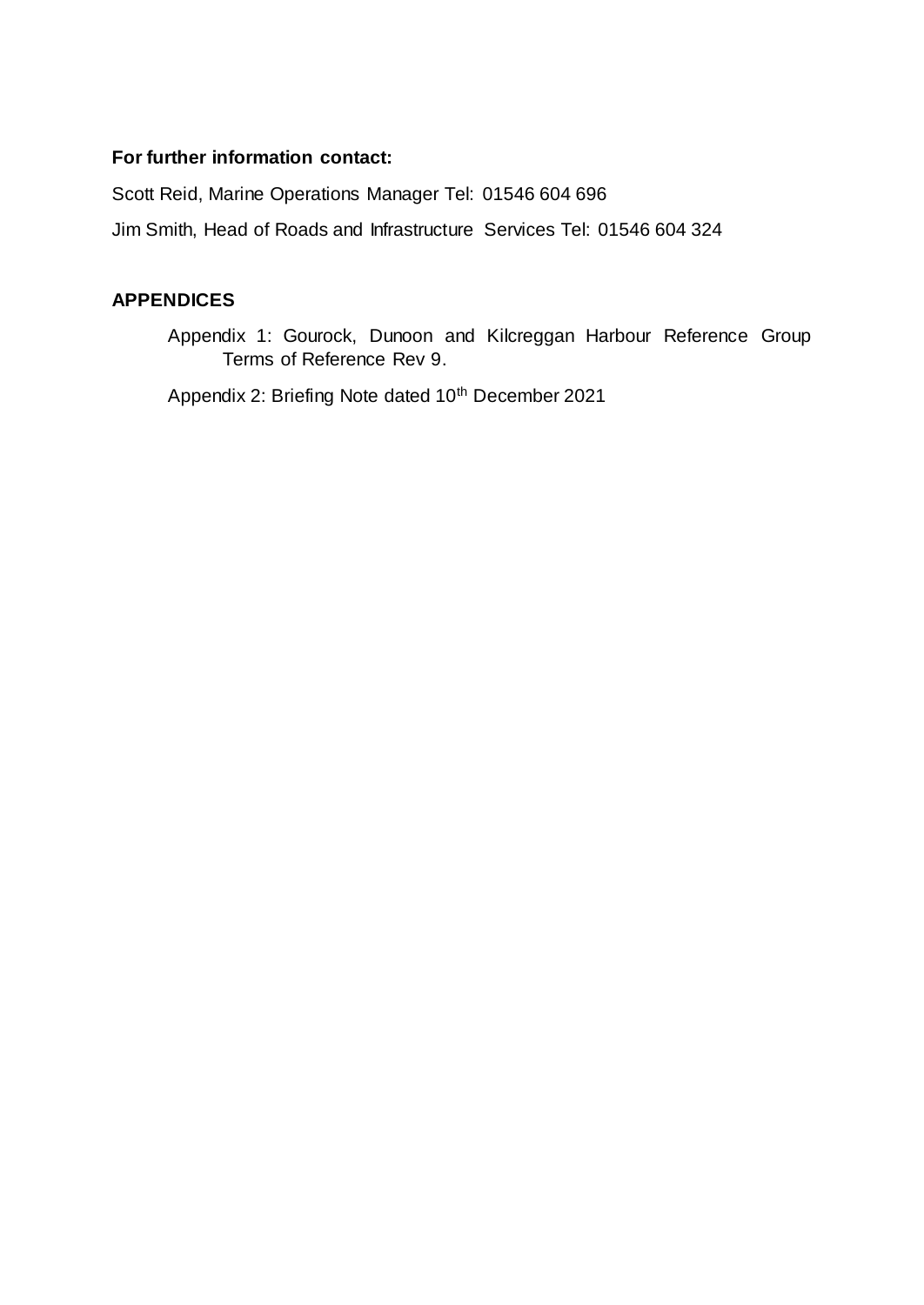Appendix 1: Gourock, Dunoon and Kilcreggan Harbour Reference Group Terms of Reference Rev 9.

# **Gourock, Dunoon & Kilcreggan Harbour Reference Group**

## **Terms of Reference**

## **Background**

"Scottish Minsters are committed to delivering a passenger ferry service between Gourock and Dunoon and Gourock and Kilcreggan with improved reliability and resilience, as the Minister and his officials discussed with local stakeholders."

### **Membership**

This project brings together Transport Scotland, CMAL, CalMac, Argyll and Bute Council and community stakeholders to deliver an improved ferry service for the Gourock – Dunoon service and the Gourock - Kilcreggan service.

| Name                        | Organisation                     | Role                           |
|-----------------------------|----------------------------------|--------------------------------|
| <b>Ruairidh Campbell</b>    | <b>CMAL</b>                      | Chair                          |
| Paul Linhart-               | <b>Transport Scotland</b>        | Deputy Chair                   |
| MacAskill                   |                                  |                                |
| <b>Scott Reid</b>           | Argyll & Bute Council            | Deputy Chair                   |
| Michael Kean                | <b>Transport Scotland</b>        | Infrastructure Project         |
|                             |                                  | Manager                        |
| <b>Graeme McGinty</b>       | <b>CMAL</b>                      | Gourock Infrastructure PM      |
| Andy Crossan                | <b>CMAL</b>                      | <b>Vessels Project Manager</b> |
| lan Anderson                | CalMac                           | <b>CalMac Project Manager</b>  |
| Allan Finlay                | Argyll & Bute Council            | Infrastructure Project Team    |
| Cllr. Chris McEleny         | Inverclyde Council               |                                |
| Cllr. Alan Reid             | Argyll & Bute Council            | Ward 6 - Cowal                 |
| <b>Cllr. Audrey Forrest</b> | Argyll & Bute Council            | Ward 7 - Dunoon                |
| TBC (17/12/21)              | Argyll & Bute Council            | Ward 9 - Kilcreggan            |
| Geraldine Harron            | <b>Gourock Community Council</b> |                                |
| Willie Lynch                | <b>Dunoon Community Council</b>  |                                |
| <b>Alistair Lamont</b>      | Kilcreggan Community Council     |                                |
| Christine Murdoch           | Kilcreggan Community Council     |                                |
| Ranald Robertson            | <b>HITRANS</b>                   |                                |
| Stephano Mannucci           | <b>HMNB Clyde</b>                |                                |
| Murray Gray                 | <b>RNAD Coulport</b>             |                                |

# **Project Purpose**

The aim is to provide a modern, reliable and resilient lifeline ferry service which meets the needs of its passengers and their communities.

This will be achieved through:

- replacement of Gourock Harbour infrastructure
- improvements to Harbour infrastructure at Dunoon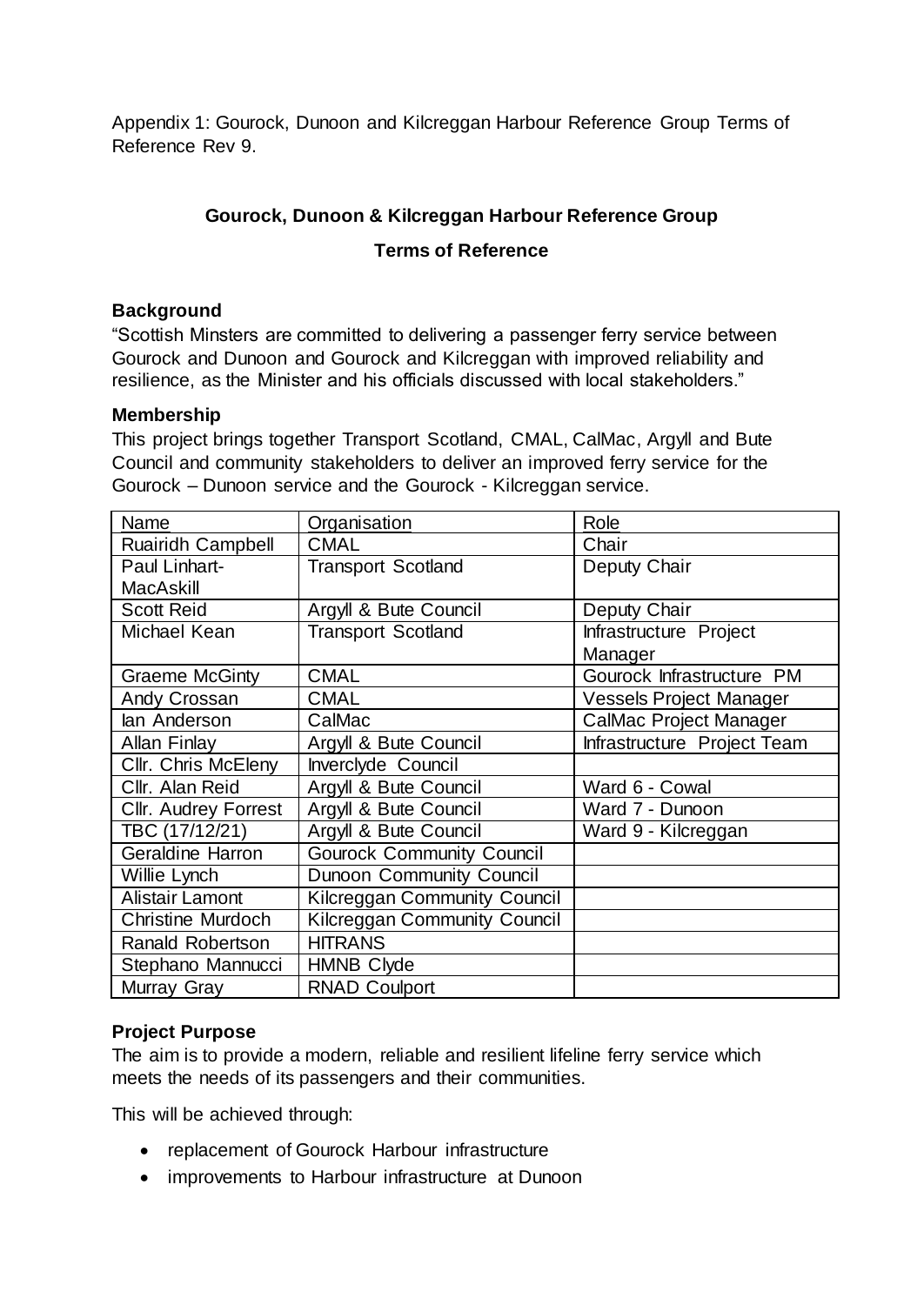- improvements to Harbour infrastructure at Kilcreggan
- delivery of new vessels

## **Reference Group Objectives**

This group has been formed to bring together the project design teams, community representatives, elected members and regional transport bodies.

Members will:

- provide feedback on the current service
- input into the design of the future infrastructure upgrades and new vessels
- consider the passenger facilities and how these integrate with services and other modes of transport

Thus ensuring the provision of a resilient ferry service on this route for the community that it serves.

## **Reference Group Working Methods**

- Meetings will be held approximately every 16-20 weeks
- Agenda and papers will be distributed 7 days in advance of the meeting
- Meeting notes / actions to be recorded and distributed to the Reference Group members within 10 days, with a view to be finalised within 20 days
- A Strategic Business Case, an Outline Business Case and a Final Business Case will be commissioned by the Working Group. These reports are required at key stages during the project's development and will be circulated to the Reference Group. A 14 day period will be allowed for feedback

Reference Group members will be bound to a confidentiality agreement on those items which are legitimately restricted by provisions contained within the Local Government Act (Scotland) 1973. It is recognised that the Reference Group has a duty to provide transparent and accurate reports through its members to their constituents. To assist this it is requested that draft reports be provided to the Reference Group chair, with a minimum of 5 working days notice, to allow all Working Group members to comment upon accuracy and provide further information, if available.

The Reference Group shall remain in situ until the infrastructure has been completed and vessels delivered.

CMAL and Argyll & Bute Council shall provide the secretariat for any meetings and will meet any venue costs associated with meetings. Any costs associated with membership of the Reference Group will be met by the relevant participant's home organisation.

## **Products:**

The Reference Group Chair shall provide: